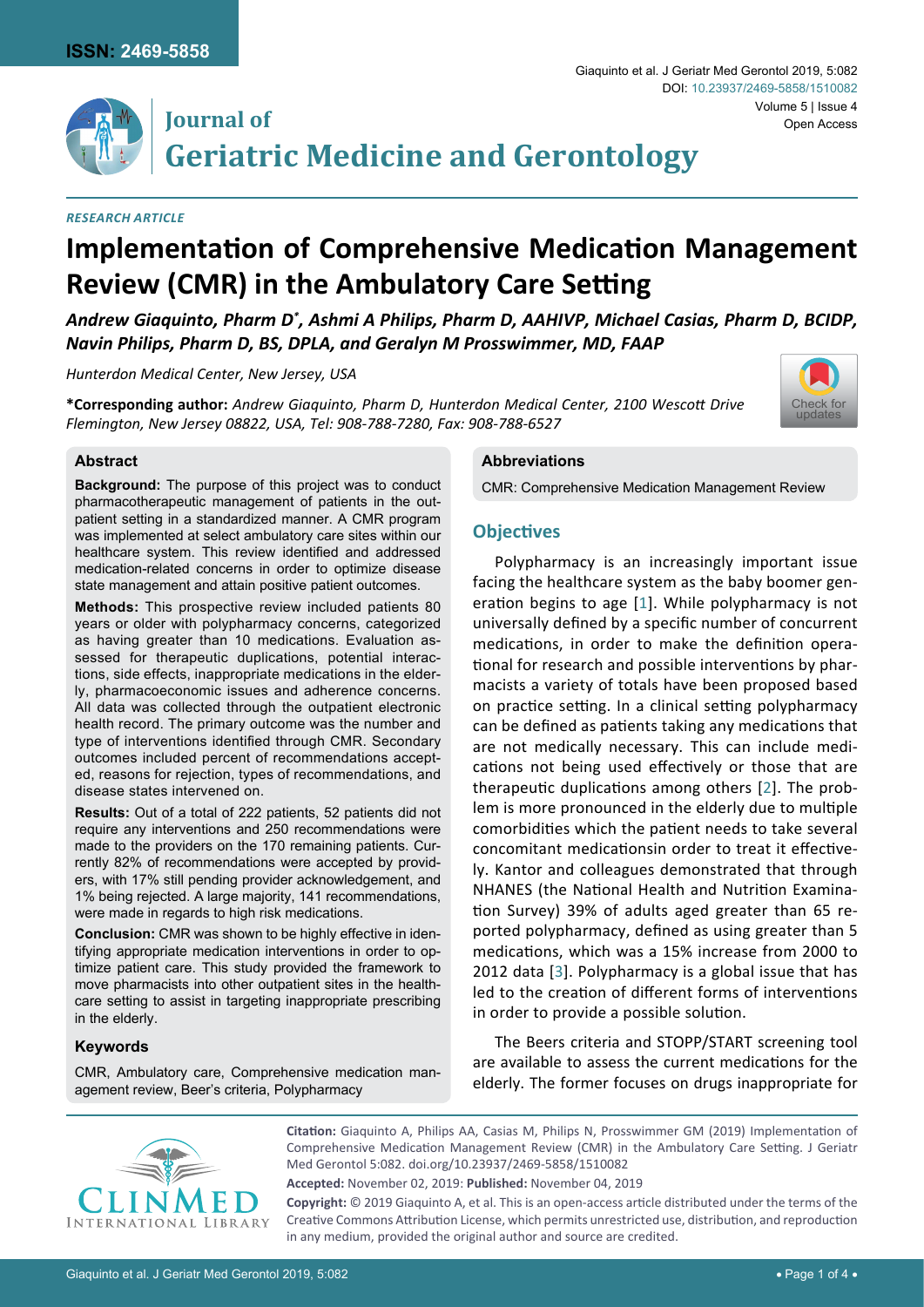the treatment of medical conditions in the elderly [[4](#page-3-0)]. STOPP/START criteria first looks at medications that should be potentially stopped in elderly patients and then subsequently medications that could be beneficial for the patient but are missing from their profile due to the fear of polypharmacy [[1](#page-2-0)]. Comprehensive medication review (CMR) is a service offered to patients in order to optimize their medication regimens to help prevent potential adverse drug reactions and improve their overall disease management [[5](#page-3-1)]. Several studies have been published looking at the perception of CMR for both patients and providers alike which indicate an overall positive reaction to the services when available [[5](#page-3-1)-[7](#page-3-2)]. While CMR services are well received, there have only been a handful of studies looking at the effectiveness of the programs on elderly patient outcomes [[8](#page-3-3)- [12](#page-3-4)]. There is still a need for more focused studies evaluating a standardized CMR and how they affect the overall health goals particularly in the elderly population.

## **Methods**

This was a non-randomized prospective study. Data was collected through the outpatient electronic health record and through pharmacist direct documentation on a data collection sheet for further analysis. Data was collected from October 2018 through December 2018. The study was approved by the investigation review board. The study site is a community health system with 31 affiliate outpatient practices with integrated pharmacy service present at 11 of these sites. Patients were included in the study if they were 80 years of age or older and were taking greater than or equal to 10 medications. Patients were excluded from the study if they were deceased before interventions could be recommended or if the patient was on hospice. CMR was performed for each patient and assessed several different categories including: Therapeutic duplications, potential interactions, side effects, inappropriate medications in the elderly, pharmacoeconomic issues, and adherence. Pharmacists documented on a provided template whether an intervention was required and the outcome of this intervention if applicable. Additionally, patient demographics such as age, gender and renal function were collected. The primary endpoint was thenumber of interventions identified through the CMR service. Secondary endpoints included the percentage of recommendations accepted, the reason for rejection of recommendations when applicable, the types of recommendations made based on previously stated categories, and the disease states in which medication interventions were made.

## **Results**

A total of 222 patients met inclusion criteria and were evaluated through the CMR process. The average age of the study population was  $89.3 \pm 3.44$ years. There were 152 females who participated in the study. The patients were taking on average 14.97 ± 5.3 medications. Interventions were not required on 52 of the patients. Of the remaining patients, a total of 250 interventions were communicated to providers. A total of 82% of recommendations were accepted by providers, with 17% still pending provider response, and 1% being rejected by the provider. Reasons for rejection included "intractable insomnia", "side effect not believed to be caused by medication", and "only medication that has been helpful for patient after failure of other recommended therapies". The distribution of the types of interventions recommended to providers can be seen in [Figure 1.](#page-1-0) Additionally, the specific disease states that were involved in the interventions can be observed in [Figure](#page-2-3)  [2](#page-2-3).

## **Discussion**

Pharmacy resident driven CMR service identified numerous medication interventions. Currently, 82% of the recommendations were addressed and accepted by providers. Only 1% of the recommendations were rejected, while 17% of the recommendations were still pending review. As shown by the acceptance versus

<span id="page-1-0"></span>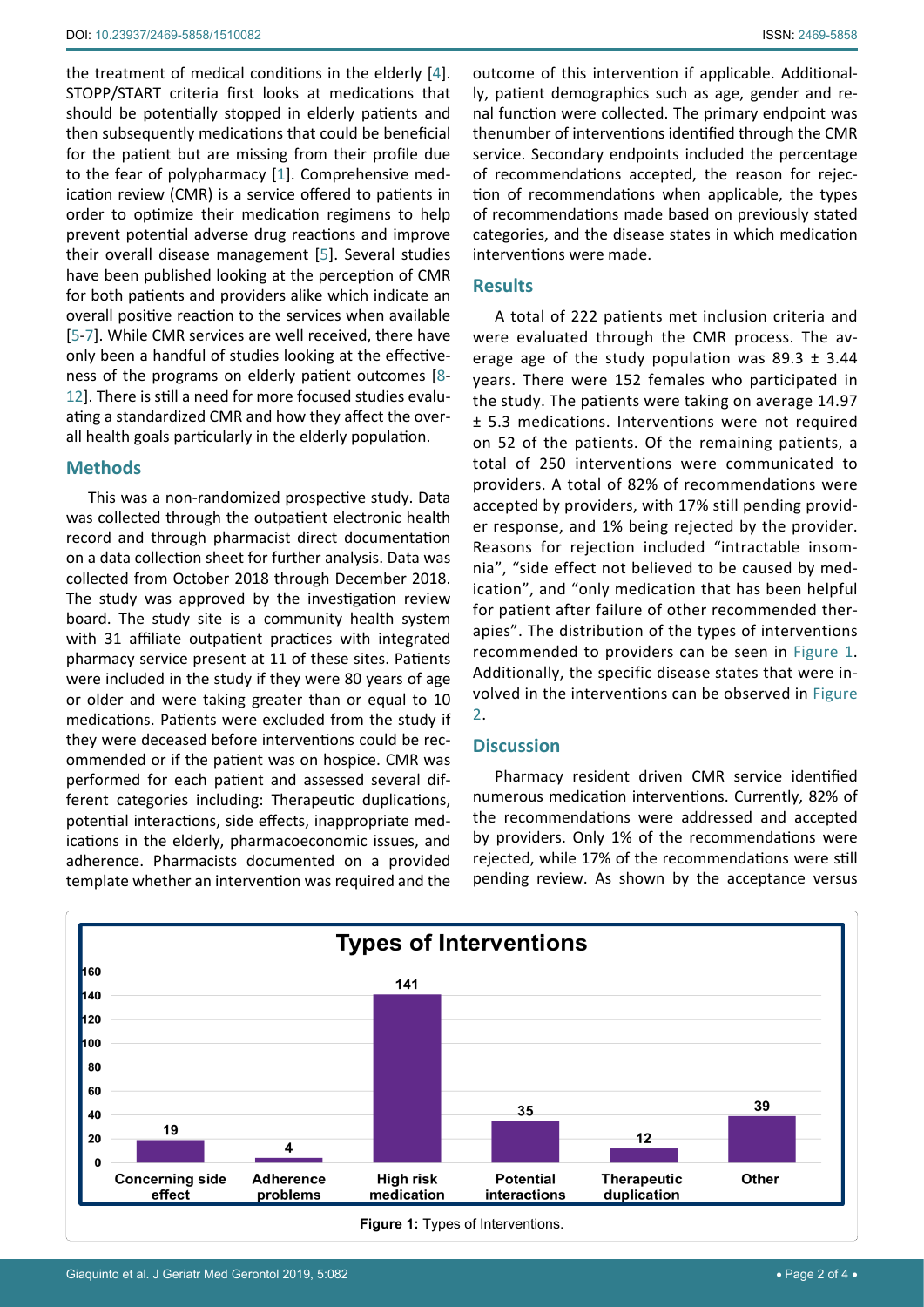<span id="page-2-3"></span>

rejection rate, providers positively took recommendations through the CMR process.

A majority of the interventions targeted high risk medications resulting in concern for falls and other adverse events in the elderly. The Beers Criteria provided a comprehensive list of medications that were inappropriate for use in our geriatric populations and set a tangible target when performing CMR. Proton Pump Inhibitors comprised the largest portion of the recommendations at 21.6%. This is further evidence of the use of continuous therapy with PPIs in patients who medically no longer require therapy. After prolonged therapy many of these patients cannot tolerate cessation due to rebound gastric reflux causing our geriatrics population to be exposed to the long term effects of PPI use. The second largest disease state intervention group was based on pain management, generally in relation to the use of opioids. Many providers did not make attempts to maximize the effects of acetaminophen by scheduling dosing rather than having patients use it on an as needed basis.

The main reasons for rejections of pharmacy interventions were based on disease states that were non-responsive to other therapies. This was evident mainly for patients who were experiencing insomnia. There are not many available geriatric safe therapies for the treatment of insomnia and behavioral changes are our gold standard of treatment. In these cases providers were recommended to provide further education to patients and continue to encourage patients to make positive behavioral changes to help with insomnia.

## **Limitations**

Some limitations of this study were that even though CMR services captured copious number of patients that met the criteria through an automated system, it did not allow for personal interaction with patients and prescribers on a consistent basis.

In addition, it may not capture patients with polypharmacy outside of the defined parameters. Moving forward, the health system is considering expansion of CMR services to allow high risk patients opportunity to meet with pharmacists in the ambulatory care setting. Co-visits with providers can be utilized to provide more consistent interaction with the patient and pharmacist. Additionally, pharmacists are visiting more sites in the health care system to establish a physical presence with both providers and patients. The CMR process can be used to target other high risk populations as well, such as patients with uncontrolled diabetes. It is not restricted for use only with the geriatric population and can be utilized to evaluate any patient's medication profile.

## **Conclusion**

CMR was shown to be highly effective in identifying appropriate medication interventions in order to optimize patient care. Pharmacists are a valuable resource to help target interventions in our high risk populations such as our geriatrics population or patient with uncontrolled diabetes. Utilizing the CMR process provides pharmacists with a standardized approach to evaluating patient profiles for possible inappropriate medication uses.

## **Conflicts of Interest**

None.

### **References**

- <span id="page-2-0"></span>1. [Gallagher P, Ryan C, Byrne S, Kennedy J, O'Mahony D](https://www.ncbi.nlm.nih.gov/pubmed/18218287)  [\(2008\) STOPP \(Screening Tool of Older Person's Prescrip](https://www.ncbi.nlm.nih.gov/pubmed/18218287)[tions\) and START \(Screening Tool to Alert doctors to Right](https://www.ncbi.nlm.nih.gov/pubmed/18218287)  [Treatment\). Consensus Validation. Int J Clin Pharmacol](https://www.ncbi.nlm.nih.gov/pubmed/18218287)  [Ther 46: 72-83.](https://www.ncbi.nlm.nih.gov/pubmed/18218287)
- <span id="page-2-1"></span>2. [Maher RL, Hanlon J, Hajjar ER \(2014\) Clinical Conse](https://www.ncbi.nlm.nih.gov/pubmed/24073682)[quences of Polypharmacy in Elderly. Expert Opin Drug Saf](https://www.ncbi.nlm.nih.gov/pubmed/24073682)  [13: 57-65.](https://www.ncbi.nlm.nih.gov/pubmed/24073682)
- <span id="page-2-2"></span>3. [Kantor ED, Rehm CD, Haas JS, Chan AT, Giovannucci EL](https://www.ncbi.nlm.nih.gov/pubmed/26529160)  [\(2015\) Trends in Prescription Drug Use Among Adults in](https://www.ncbi.nlm.nih.gov/pubmed/26529160)  [the United States from 1999-2012. JAMA](https://www.ncbi.nlm.nih.gov/pubmed/26529160) 314: 1818-1831.